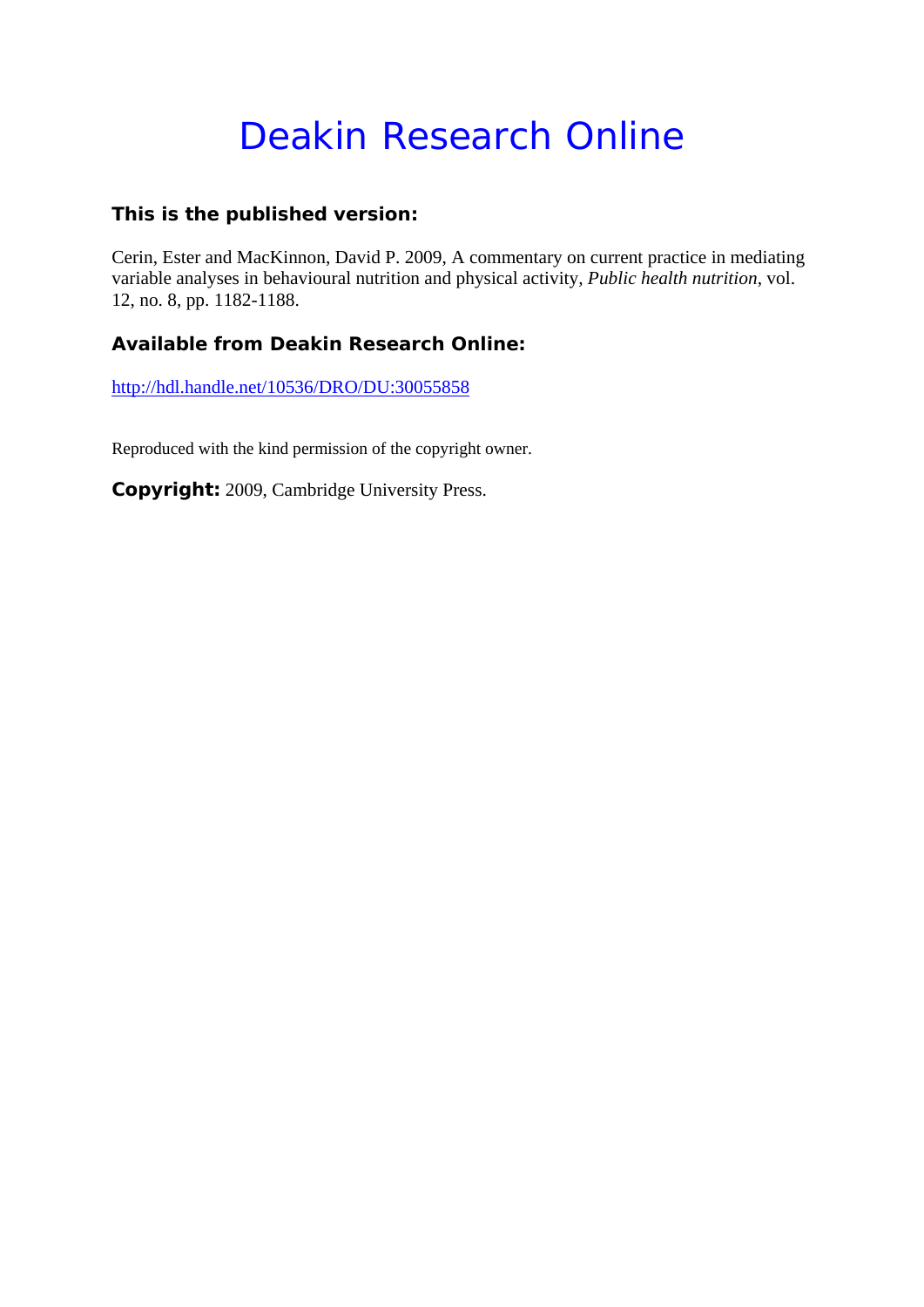# A commentary on current practice in mediating variable analyses in behavioural nutrition and physical activity

## Ester Cerin<sup>1,\*</sup> and David P MacKinnon<sup>2</sup>

<sup>1</sup>Children's Nutrition Research Center, Baylor College of Medicine, 1100 Bates Street, Houston, TX 77030, USA: <sup>2</sup>Department of Psychology, Arizona State University, Tempe, AZ, USA

#### Submitted 10 March 2008: Accepted 29 July 2008: First published online 9 September 2008

#### **Abstract**

Objective: To critique current practice in, and provide recommendations for, mediating variable analyses (MVA) of nutrition and physical activity behaviour change.

Strategy: Theory-based behavioural nutrition and physical activity interventions aim at changing mediating variables that are hypothesized to be responsible for changes in the outcome of interest. MVA are useful because they help to identify the most promising theoretical approaches, mediators and intervention components for behaviour change. However, the current literature suggests that MVA are often inappropriately conducted, poorly understood and inadequately presented. Main problems encountered in the published literature are explained and suggestions for overcoming weaknesses of current practice are proposed. Conclusion: The use of the most appropriate, currently available methods of MVA,

and a correct, comprehensive presentation and interpretation of their findings, is of paramount importance for understanding how obesity can be treated and prevented.

Keywords Mediation models Logistic regression Behaviour change

There appears to be no better time to evaluate our current practices in analyses of mediators of dietary and physical activity behaviour than now. Following the modest performance of obesity prevention programmes<sup>(1)</sup> and in recognition of the importance of identifying the most effective mechanisms and strategies for change<sup>(2)</sup>, the amount of research output on potential mediators of dietary and physical activity behaviour is increasing rapidly. The promise of analysis of mediating variables is the objective testing of theoretical processes in diet and physical activity prevention programmes. If these critical mediating processes can be identified, programmes may be improved by identifying important components and the cost of the programmes may be reduced by removing ineffective components. Ideally, true theoretical mediating mechanisms will emerge across studies and across behavioural interventions. Although mediation analysis is promising, before potentially going too far in delivering less-than-optimal communications, we need to evaluate the informational value and soundness of our current analytical practices and their interpretation. The aim of the current paper is to present general strategies that will help enhance the current quality of reports on mechanisms of obesity-related behaviour change. The paper starts with a brief overview of Baron and Kenny's<sup>(3)</sup> method of mediating variables analysis (MVA), then summarizes recent criticisms of their approach, and finally proposes ways to improve the presentation and

interpretation of results from MVA in obesity-related behaviour research.

#### Current practice: using the Baron and Kenny method

Baron and Kenny's<sup>(3)</sup> seminal paper on mediators and moderators is by far the most cited published piece of work within studies investigating mediators of nutrition and physical activity behaviour. According to their not always correctly interpreted conceptual framework, to function as a mediator, a variable must meet four criteria.

- 1. An independent variable (e.g. fat-intake intervention) must be significantly associated with the potential mediator (e.g. change in self-efficacy for a low-fat diet); this relationship is operationalized as the  $\alpha$  regression coefficient (also termed 'path coefficient' in the language of structural equation modelling; see Fig. 1).
- 2. The potential mediator (self-efficacy) must be significantly associated with the outcome (e.g. change in fat intake), after adjustment for the independent *variable*; this is represented by the  $\beta$  coefficient (see Fig. 1).
- 3. After adjustment for the potential mediator (change in self-efficacy), a previously significant relationship between the outcome (change in fat intake) and the independent variable (fat-intake intervention) is no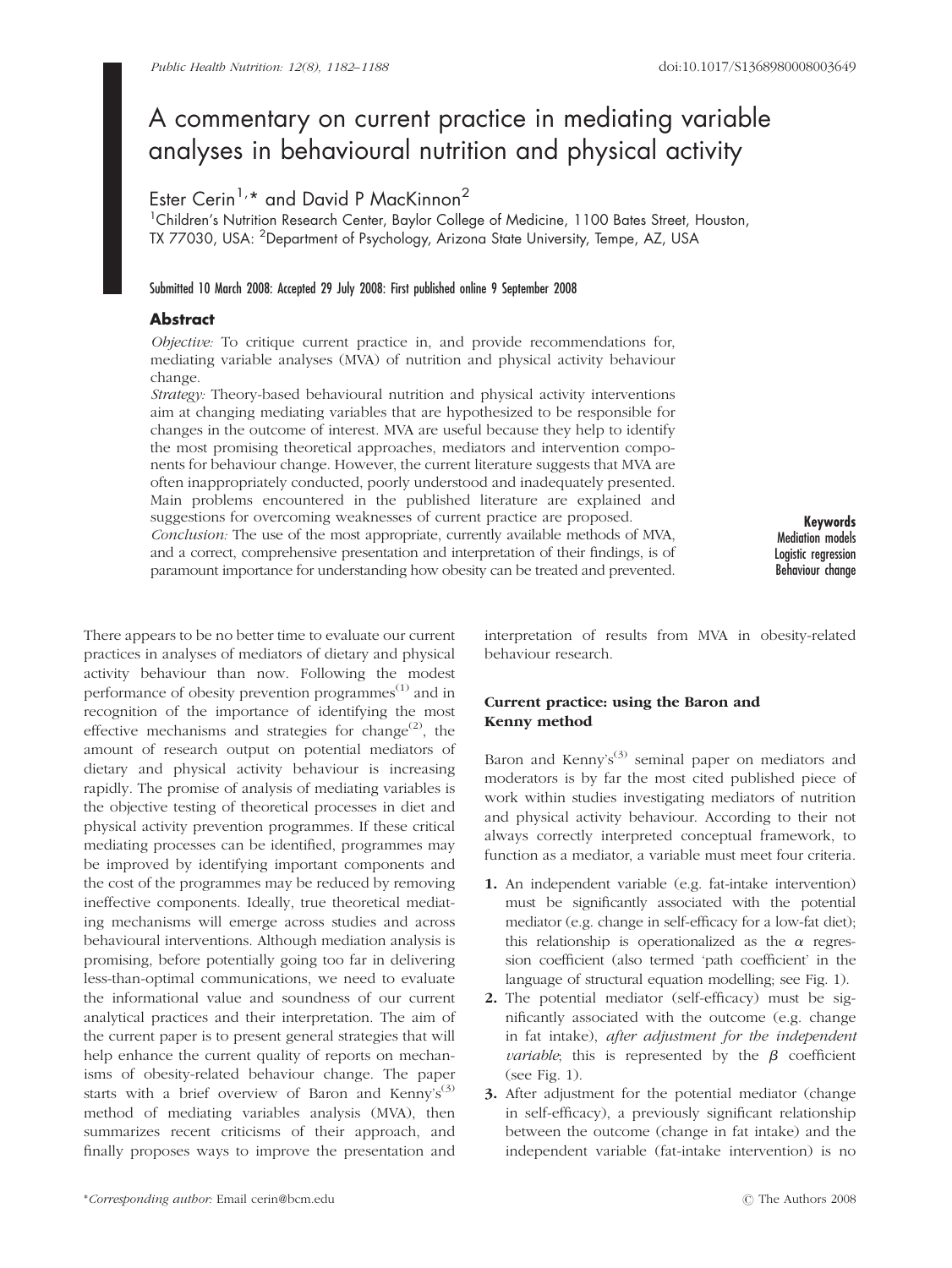Recommendations for mediation analyses 1183



Fig. 1 Diagram for analysis of the effect of a fat-intake intervention on changes in fat intake mediated by self-efficacy for a low-fat diet

longer significant or is *significantly* attenuated; this is represented by the  $\tau'$  coefficient (see Fig. 1).

4. The third condition implies a significant relationship between the outcome (change in fat intake) and the independent variable (fat-intake intervention), which constitutes the fourth criterion; this relationship is represented by the  $\tau$  coefficient (see Fig. 1). All of these coefficients are best obtained using regression models or structural equation modelling.

In the domain of behavioural prevention programmes, an evaluation of the first relationship ( $\alpha$  coefficient) is termed 'action theory test' and informs us on the extent to which we were successful in manipulating the hypothesized mechanisms of behaviour change. The second relationship ( $\beta$  coefficient) represents a 'conceptual theory test', i.e. the extent to which there is empirical support for our conceptual theory (e.g. Social Cognitive Theory) that changes in the hypothesized mechanisms cause changes in behaviour<sup>(4)</sup>. The italicized text above highlights important aspects of MVA that are sometimes overlooked by researchers claiming to follow Baron and Kenny's method.

#### Misinterpreting Baron and Kenny

It is not uncommon to see studies published in very respectable journals reporting a significant association between the mediator and the outcome, unadjusted for the effects of the independent variable, as one of the criteria for mediation<sup> $(5-8)$ </sup>. The source of confusion appears to be Baron and Kenny's unfortunate omission of the words 'controlling or adjusting for the independent variable' in the first part of their well-cited article (p. 1176), while later (p. 1177) they clearly explain that the second criterion of mediation (see above) needs to be tested by 'regressing the dependent variable on both the independent variable and on the mediator<sup> $(3)$ </sup>. The reason for this necessary adjustment is that the mediator and the outcome may be related because they are both caused by the independent variable (in which case, there is no mediation) and not because the independent variable influences the mediator, which

then influences the outcome<sup> $(9)$ </sup>. Consequently, our first take-home message is that to test mediation according to the Baron and Kenny method it is unnecessary to examine the unadjusted relationship between the mediator and the outcome. However, it is necessary to establish that the mediator is related to the outcome independently of the independent variable.

#### Beyond the four criteria of mediation: in search for a measure of mediated effect

Although a formal statistical test of significance of the mediated effect (sometimes called 'indirect effect') is not one of the explicit criteria of mediation proposed by Baron and Kenny, they nevertheless note that a *significantly* attenuated independent variable–outcome relationship, following adjustment for the potential mediator, is a necessary condition for mediation. The magnitude of the attenuation is a measure of the mediated effect. The question is: what do we mean by significant mediated effect (or attenuation) and why is this information important? We argue that truly 'significant' mediators are those that satisfy both requirements of statistical and substantive or clinical significance. While statistical significance ensures that we identify reliable mediators, substantive or clinical significance ensures that we focus our efforts on finding and manipulating mechanisms that produce the largest effects in terms of behaviour or health outcomes, thus maximizing the cost-effectiveness of our interventions. Here is where the vast majority of published work runs into problems.

Let us start with statistical significance. There are many ways in which we can test the statistical significance of a mediated effect<sup>(10,11)</sup>. In general, if a variable meets all four criteria of mediation as per Baron and Kenny, we can confidently conclude that it is a reliable mediator. In fact, simulation studies have shown Baron and Kenny's method to be one the most conservative tests of mediation<sup> $(11,12)$ </sup>. However, as explained later in more detail, the downside of this overly conservative approach is that, in some circumstances, it can fail to identify reliable and substantively meaningful mediators $^{(13)}$ . On the other hand, large-scale studies may produce statistically significant but substantively or clinically trivial mediating effects. This is why it is important for studies adopting this particular MVA framework to go beyond the four criteria of mediation and explicitly report the observed mediated effect for each examined mediator. This needs to be done using simple, single-mediator as well as complex, multiple-mediator models evaluating the independent contribution of each mediating variable. Importantly, such practice is essential if solid knowledge about mechanism and strategies of behaviour change is to be swiftly accumulated and synthesized with the aid of meta-analytical procedures. Any alternative course of action is bound to unnecessarily slow down the progress in this area of research.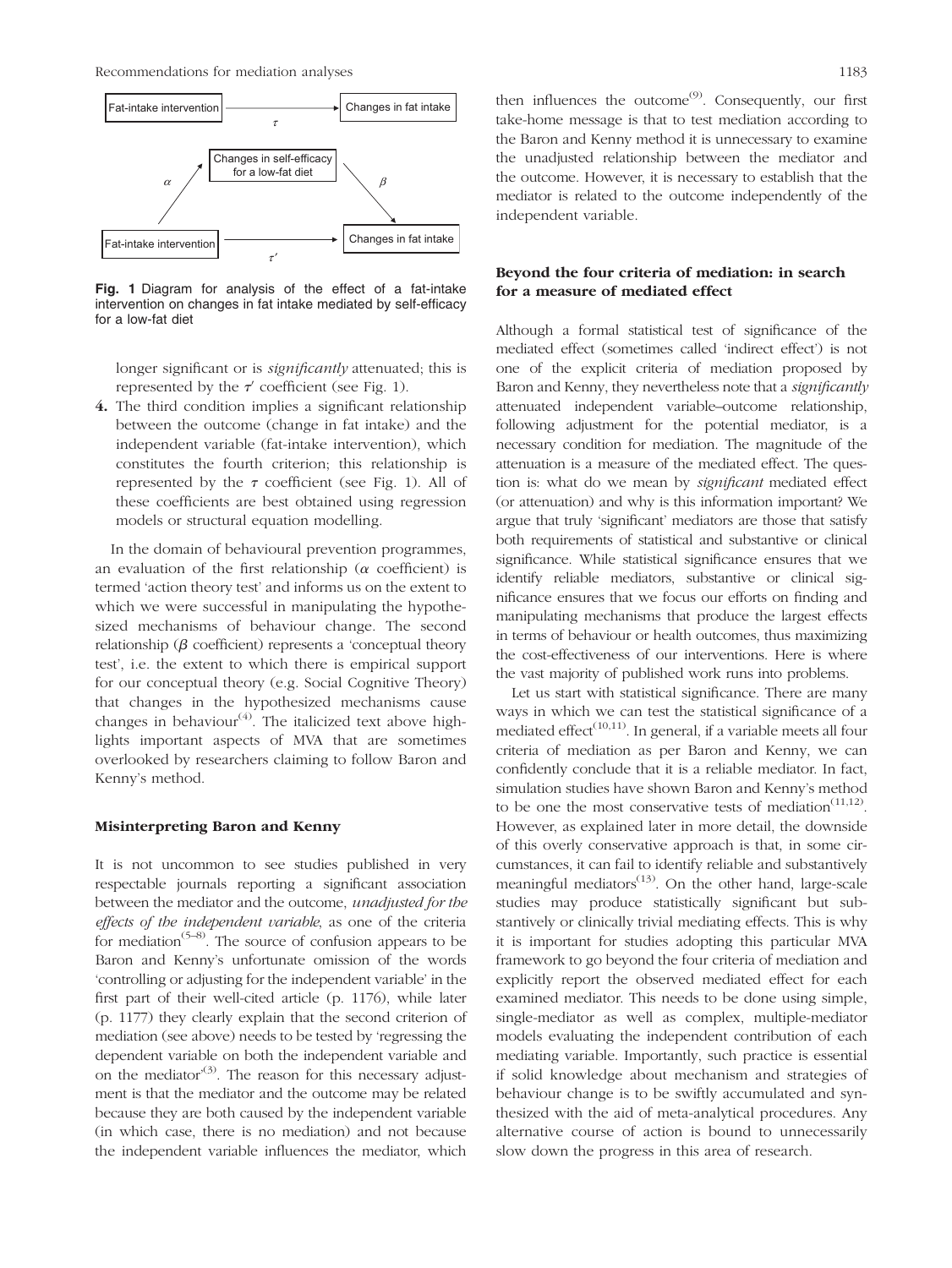A measure of a mediated effect can be obtained by computing the product of  $\alpha$  coefficient (independentvariable effect on the mediator) and  $\beta$  coefficient (mediator effect on the outcome adjusted for the independent variable; see Fig. 1). This is termed 'product-of-coefficient estimate' of a mediated effect<sup> $(10-12)$ </sup>. When using ordinary least squares regression in single-mediator models, it is algebraically equivalent to computing the reduction in the independent-variable effect after inclusion of the mediator in the regression model<sup> $(10-12)$ </sup>. This is named a 'differenceof-coefficients estimate'. These estimates of mediated effect represent measures of the effect of the independent variable on the outcome via the mediator (the proposed mechanism) in the units used to measure the outcome (which implies that unstandardized regression coefficients have been used to compute them); hence their appeal and informative value.

For instance, if an intervention produced a decrease in fat intake of 10 g/d, and after including self-efficacy for a low-fat diet in the model this effect is reduced to 4 g/d, we would state that the effect of the intervention mediated by self-efficacy was a decrease in fat intake of 6 g/d. In other words, the intervention yielded a reduction in fat intake of 6 g/d likely because of its effect on self-efficacy. In terms of product-of-coefficient estimate, if the intervention has an average effect on self-efficacy of 2 units on a 5-point scale ( $\alpha$  coefficient) and the independent effect of self-efficacy is a decrease in fat of 3 g/d per unit increase in self-efficacy ( $\beta$  coefficient; conceptual theory test), by multiplying these estimates we obtain a mediated effect of the intervention through self-efficacy of  $2 \times (-3)$  g/d=  $-6$  g/d (i.e. a decrease in fat intake of 6 g/d). These values inform us of the extent to which self-efficacy is important in changing the target behaviour (3 g/d per unit change in self-efficacy; conceptual theory test), our ability to change self-efficacy (a 2 unit change on a 5 point-scale; action theory test), and the expected benefit of targeting selfefficacy with a specific type of intervention within a specific target population (a decrease in fat intake of  $6 g/d$ ). Hence, the second take-home message of the present paper, especially relevant to intervention studies, is that it is important to report estimates of mediated effects as well as action and conceptual theory tests (see Haerens *et al.*<sup>(14)</sup> for an example).

#### Beyond the four criteria of mediation: a special note on the 'dichotomous' case

Dichotomous outcome variables, such as being overweight  $v$ . being of normal weight or meeting  $v$ . not meeting the physical activity recommendations for general health, are often used in behavioural nutrition and physical activity research. In such cases, assuming that the mediator is a continuous variable, a mediating effect can be computed using a product-of-coefficient test based on the estimate of  $\alpha$  from ordinary least squares regression and  $\beta$  from logistic or probit regression<sup>(10,11)</sup>. This method has been found to be robust against departures from the logistic or probit assumptions as well as normality assumptions for the distribution of the mediator $(15)$ . Importantly, for dichotomous outcomes, the differenceof-coefficient method yields incorrect results and, hence, its use is not recommended $(11,15)$ . The same applies to the commonly used approach to MVA based on an examination of the presence of a reduction in the regression coefficient of the independent variable (e.g. intervention) after inclusion of the mediator in the logistic regression model (criterion 3 of the Baron–Kenny method). Specifically, when using these methods, larger actual mediated effects may paradoxically result in smaller or nil estimates of the mediated effect or a reduction in coefficients. This effect is due to the difference in scales of the logistic regression coefficients of the outcome on the independent variable adjusting and not adjusting for the mediator, since these coefficients are derived from separate logistic regression equations (with a fixed error variance). Hence, the potential negative consequences of using Baron and Kenny's method to conduct MVA with a dichotomous outcome are particularly serious. The third take-home message of the paper is to use the product-of-coefficient method when dealing with dichotomous outcome variables.

#### Beyond the four criteria of mediation: confidence intervals

Any statistical estimate of effect is accompanied by a measure of its accuracy (i.e. a standard error), which allows for the computation of the range of plausible values (i.e. the confidence interval) of the population parameter (i.e. mediated effect) supported by the data. Confidence intervals tell us how confident we can be that the observed estimate of effect corresponds to the effect in the target population. They provide clearer information than the usual P values because the latter are a confounded mixture of effect size and sample size, while the width of the former is determined by sample size and variability in effect of interest (determining accuracy). This also applies to the estimate of the mediated effect. Using the fat-intake example, a 95 % confidence interval of fat intake ranging from  $-1$  to  $-11 g/d$  would indicate that the plausible population effects of the intervention on fat intake through self-efficacy are a decrease of fat intake from 1 to 11 g/d.

The information given by the point estimate and confidence limits of the mediated effect is very useful in guiding efforts to enhance theory and practice of behaviour change. For instance, a clinically meaningful mediated effect accompanied by large confidence limits indicates four main possible sources of problems: (i) insufficient sample size; (ii) large measurement error; (iii) collinearity between the independent variable and the mediator affecting the accuracy of the  $\beta$  coefficient estimate<sup>(3)</sup>; (iv) large interindividual variations in the effects of the intervention on the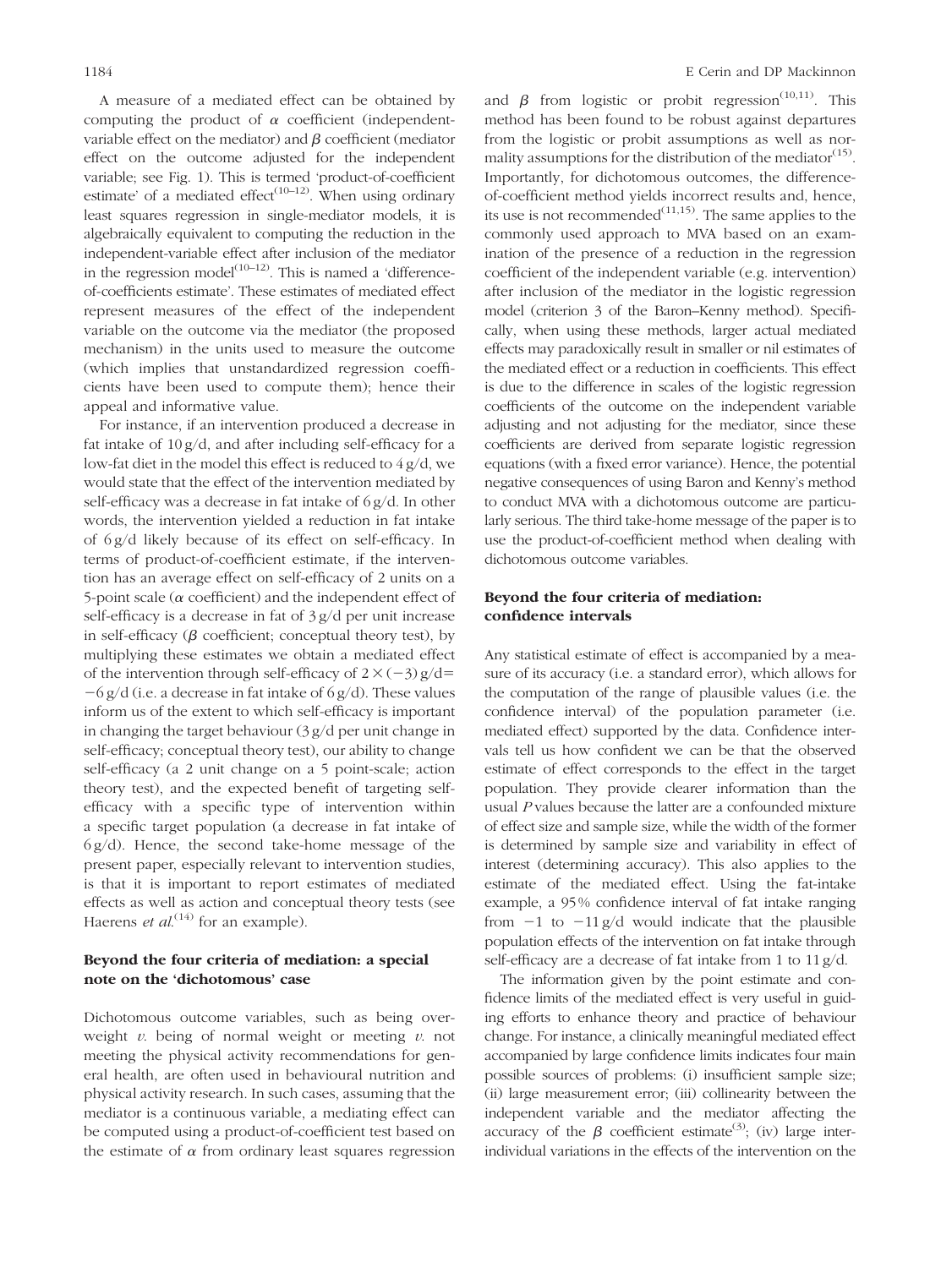mediator or/and the effects of the mediator on the outcome. In contrast, a clinically trivial but accurate (with a narrow confidence interval) estimate of mediated effect points directly at problems with action (the effectiveness of our intervention in changing the mediator) and conceptual theory (theoretical mechanisms of change). Thus our fourth take-home message is: report confidence intervals of mediated effects and interpret them conjointly with their point estimates.

How do we obtain confidence limits of mediated effects? Baron and Kenny<sup>(3)</sup> provided a formula for the standard error of the mediated effect based on Sobel<sup>(16)</sup>. The use of the formula assumes that the mediated effect is approximately normally distributed. This solution is less than optimal because, unless the ratio of the  $\alpha$  and/or  $\beta$  coefficients to their standard errors is equal or greater than 6, mediated effects are not normally distributed<sup>(12,17–19)</sup>. However, it is very easy to implement by those less versed in more sophisticated methods of MVA. All it requires are the point estimates and standard errors of  $\alpha$  and  $\beta$ coefficients (see Preacher's (2003) online program at http://www.psych.ku.edu/preacher/sobel/sobel.htm and associated 'warnings').

More optimal and recommended solutions involve the computation of asymmetric confidence intervals of mediated effects using a recent program developed by MacKinnon *et al.*<sup>(20)</sup> (which can be found at http:// www.public.asu.edu/~davidpm/ripl/Prodclin) and the use of bootstrapping resampling techniques $(17,19,21)$ . Bootstrapping allows the distribution of the mediated effect to be estimated empirically by using information from the original sample (treated as a pseudo popula- $\text{tion}^{(22)}$ . It is particularly recommended for non-normally distributed variables, such as mediated effects, for which parametric inferential statistics may produce biased estimates. This method consists in drawing with replacement a large number of bootstrap samples (e.g. 1000) from the original sample; estimating mediated effects for each of these samples; averaging the effect estimates across all of the bootstrap samples; and computing the 95 % percentile confidence intervals for the mediated effects across all of the bootstrap samples<sup> $(22)$ </sup>. Mediators whose confidence limits do not include zero are considered reliable (statistically significant). It is also recommended that the more accurate bias-corrected bootstrap confidence intervals, corrected for the difference between the original estimate and the bootstrap mean estimate, be computed $(23)$  (see Cerin and Leslie<sup> $(24)$ </sup> for examples in the field of physical activity).

#### Is it really necessary to test the association between the independent variable and the outcome in mediating variable analysis?

The ultimate aim of MVA is to establish whether an independent variable influences the outcome through its effect on a mediating variable. If this is the case, do we really need to show that the independent variable is related to the outcome (fourth criterion of mediation as per Baron and Kenny)? The answer is no. We might be legitimately interested in the overall association of, for instance, socio-economic status and physical activity behaviour. However, a significant association between the two is not a requirement for mediation to occur. Actually, this particular criterion can hinder the discovery of substantive mechanisms of influence.

There are three major reasons for this. The first reason, discussed by Judd and Kenny<sup>(25)</sup> and more recently explained by Kraemer *et al.*<sup>(26)</sup>, relates to the fact that the effect of the mediator on the outcome may depend on the values of the independent variable (interaction effect). It is theoretically possible for an intervention to leave unaltered the average level of the outcome  $(\tau \text{ coefficient})$ and mediator ( $\beta$  coefficient) but change the direction of the effect of the mediator on the outcome (see Fig. 2a;  $\beta_c$ ) and  $\beta$ <sub>T</sub> coefficients). In such a case, mediation would occur without observing a significant intervention effect on the outcome. As a matter of fact, there might not even be any significant intervention effects on the mediator or overall independent effect of the mediator on the outcome (Fig. 2a).

The second reason regards the possibility that the effect of an independent variable on the outcome be explained by multiple competing mechanisms whose influences are of opposite direction and cancel out<sup> $(19,27)$ </sup>. For instance, it has been shown that an intervention-induced increase in physical activity (mediator of intervention effect, if the aim is to reduce BMI by increasing energy expenditure) in normal-weight adults does not generally result in a decrease in BMI (outcome) because it is also accompanied by an increase in energy intake (counterproductive or inconsistent mediator of intervention effect)<sup>(28)</sup>. The intervention triggers two different mechanisms exerting opposite effects on BMI. It is clear that here mediation occurs even in lack of a significant overall effect of the intervention on the outcome (see Fig. 2b).

Inconsistent mediation, also called suppression, can sometimes be counterintuitive (see MacKinnon et  $al^{(27)}$ for a discussion on inconsistent mediators). In such cases, assuming a robust effect, it is a warning that there may be serious problems with: (i) our action and conceptual theories; or (ii) our mediating variables measures. For example, unexpected inconsistent mediation effects have been recently reported in physical activity and nutrition intervention studies<sup> $(14,29)$ </sup>. Self-efficacy and perceived barriers were found to be independently associated, in the theoretically predicted direction, with changes in physical activity and fat intake, respectively. However, the intervention was found to have a negative effect on selfefficacy and perceived barriers, resulting in inconsistent mediation effects. In other words, the intervention would have been more successful had not it exerted a negative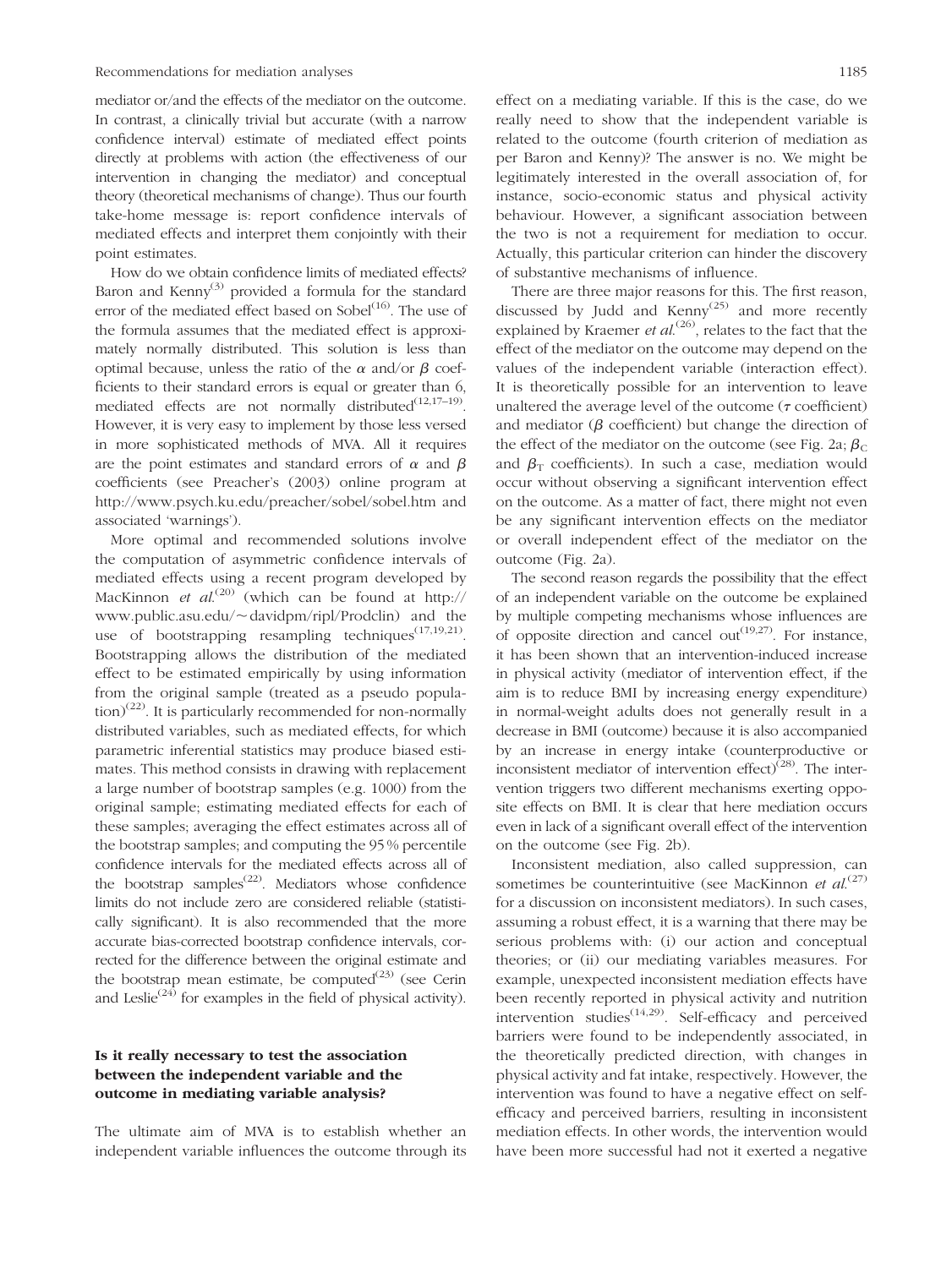



 $\alpha_1 \beta_1 = -0.30$  kg/m<sup>2</sup> (intervention effects mediated by changes in PA)  $\alpha_2\beta_2$ =0·30 kg/m<sup>2</sup> (intervention effects mediated by changes in energy intake)

Fig. 2 Examples of mediation in the absence of a significant association between the independent variable and the outcome: (a) interaction between an intervention and the mediator; (b) inconsistent mediation

effect on self-efficacy and perceived barriers as mechanisms of behaviour change. Changes in self-efficacy and perceived barriers suppressed the intervention effectiveness. The authors concluded that their strategies to manipulate

mediators of behaviour change in adolescents needed to be reconsidered (problems with action theory) and/or that an intervention by measurement effect might have occurred, whereby exposure to the intervention affected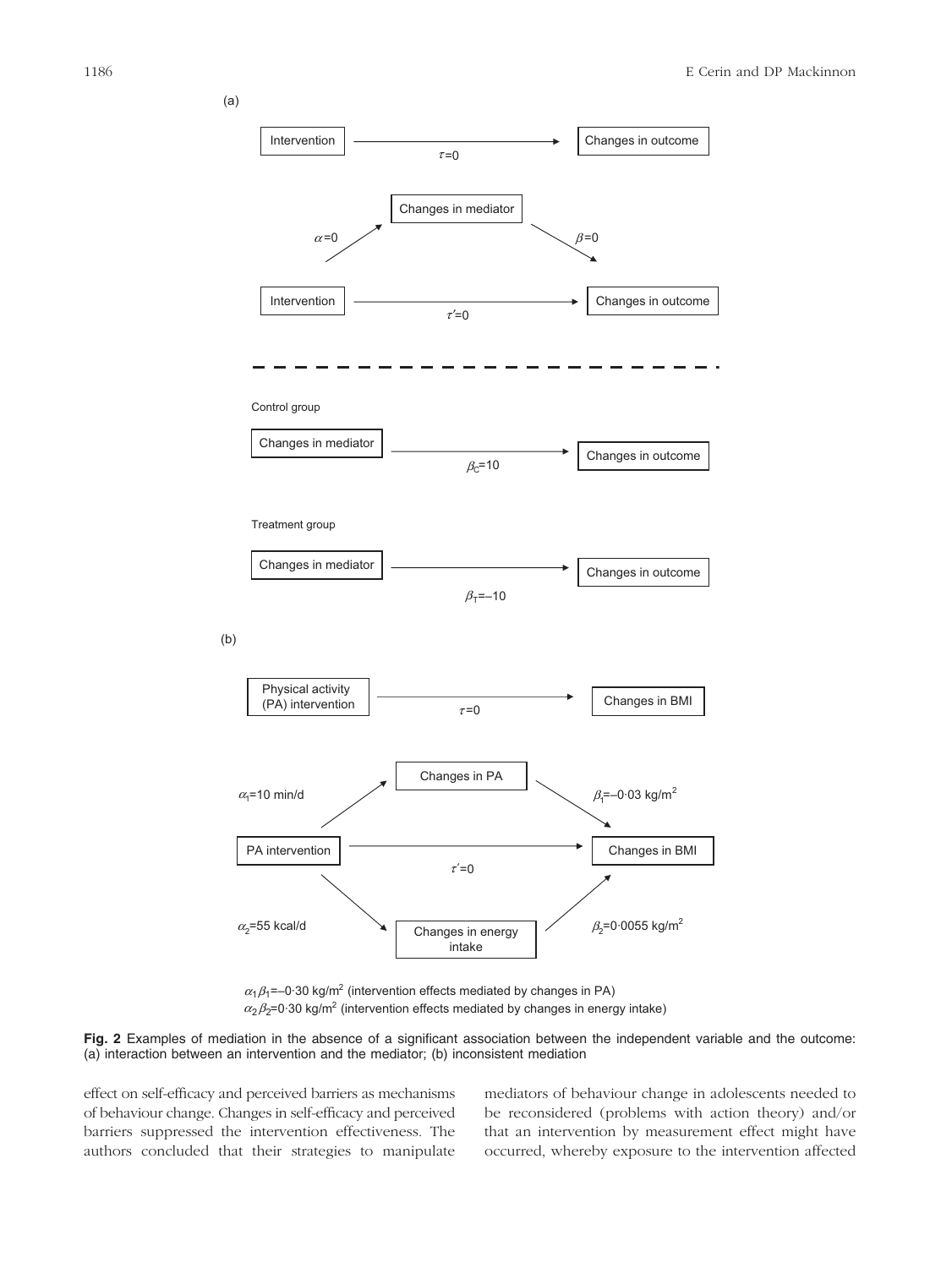Recommendations for mediation analyses 1187

the interpretation of the items in relation to the underlying construct (change of location of the items on the underlying construct). These explanations can be verified by employing differential item functioning (DIF) techniques in combination with having objective behavioural markers of self-efficacy and perceived barriers to contrast with the DIF of the scale items<sup>(30)</sup>.

The third reason for not considering a significant relationship between an independent variable and the outcome as a necessary criterion of mediation is low statistical power<sup> $(12,18,19)$ </sup>. This argument is particularly relevant if we believe that the effect of the independent variable on the outcome is temporally or causally dis $tal^{(19)}$ . In their simulation studies, Fritz and MacKinnon<sup>(18)</sup> have shown that, under conditions of complete mediation and small effect size, we would need a sample size of approximately 21 000 cases to achieve acceptable levels of statistical power. In contrast, the sample size required to detect the same mediated effect using product-ofcoefficient tests (e.g. Sobel test, bootstrap estimates and asymmetric confidence intervals) would range between 490 and 660 cases.

#### Conclusion

To recap, the main points to remember in improving our current practices in MVA are:

- 1. Examine potential mediating effects even in the absence of a significant association between the independent and outcome variables.
- 2. Examine whether there is an interaction effect of the independent variable and the mediator on the outcome (applicable to prospective studies).
- 3. Report point estimates of the mediated effects, preferably in the units of the outcome measure.
- 4. Report confidence intervals of the mediated effects, preferably using accurate computational methods (asymmetric confidence intervals, bootstrapping).
- 5. When examining multiple mediators, aim at evaluating the independent contribution of each of them using complex, multiple-mediator models.
- 6. In intervention studies, test action (the extent to which the intervention affected the mediator) and conceptual theories (the extent to which changes in the mediator likely caused changes in the outcome).
- 7. Do not use Baron and Kenny's method and the difference-of-coefficients method of MVA with dichotomous outcome variables.

Technical, methodological and conceptual issues related to MVA are complex and cannot be satisfactorily discussed in a single paper. Our aim was to highlight a few fundamental issues and strategies related to current practice in MVA in the research fields of behavioural nutrition and physical activity that is hoped will help us

improve our understanding of how we can combat the obesity problem in our societies.

#### Acknowledgement

Conflicts of interest: There are no conflicts of interest.

Authorship responsibilities: E.C. conceptualized and wrote the manuscript. D.P.M. critically reviewed and approved the manuscript.

#### References

- 1. Flynn MA, McNeil DA, Maloff B, Mutasingwa D, Wu M, Ford C & Tough SC (2006) Reducing obesity and related chronic disease risk in children and youth: a synthesis of evidence with 'best practice' recommendations. Obes Rev 7, Suppl. 1, 7–66.
- 2. Baranowski T, Anderson C & Carmack C (1998) Mediating variable framework in physical activity interventions: how are we doing? How might we do better? Am J Prev Med 15, 266–297.
- 3. Baron RM & Kenny DA (1986) The moderator–mediator distinction in social psychological research: conceptual, strategic, and statistical considerations. *J Pers Soc Psychol* 51, 1173–1182.
- Chen TH (1990) Theory-Driven Evaluations. Newbury Park, CA: Sage.
- 5. Miller Y, Trost S & Brown W (2002) Mediators of physical activity behavior among women with young children. Am *J Prev Med* 23, 2 Suppl., 98-103.
- 6. Moore GF, Tapper K, Murphy S, Lynch R, Raisanen L, Pimm C & Moore L (2007) Associations between deprivation, attitudes towards eating breakfast and breakfast eating behaviours in 9–11-year-olds. Public Health Nutr 10, 582–589.
- 7. Pinto BM, Lynn H, Marcus BH, DePue J & Goldstein MG (2001) Physician-based activity counseling: intervention effects on mediators of motivational readiness for physical activity. Ann Behav Med 23, 2–10.
- 8. Prodaniuk TR, Plotnikoff RC, Spence JC & Wilson PM (2004) The influence of self-efficacy and outcome expectations on the relationship between perceived environment and physical activity in the workplace. Int J Behav Nutr Phys  $Act$  1, 7.
- 9. Kenny DA, Kashy DA & Bolger N (1998) Data analysis in social psychology. In The Handbook of Social Psychology, vol. 1, pp 233–265 [DT Gilbert, ST Fiske and G Lindzey, editors]. New York: Oxford University Press.
- 10. MacKinnon DP (2008) Introduction to Statistical Mediation Analysis. Mahwah, NJ: Erlbaum.
- 11. MacKinnon DP, Fairchild AJ & Fritz MS (2007) Mediation analysis. Annu Rev Psychol 58, 593–614.
- 12. MacKinnon DP, Lockwood CM, Hoffman JM, West SG & Sheet V (2002) A comparison of methods to test mediation and other intervening variable effects. Psychol Methods 7, 83–103.
- 13. Cerin E, Taylor LM, Leslie E & Owen N (2006) Small-scale randomized controlled trials need more powerful methods of mediational analysis than the Baron–Kenny method. J Clin Epidemiol 59, 457–464.
- 14. Haerens L, Cerin E, Maes L, Cardon G, Deforche B & De Bourdeaudhuij I (2008) Explaining the effect of a 1-year intervention promoting physical activity in middle schools: a mediation analysis. Public Health Nutr 11, 501–512.
- 15. MacKinnon DP, Lockwood CM, Brown CH, Wang W & Hoffman JM (2007) The intermediate endpoint effect in logistic and probit regression. Clin Trials 4, 499–513.